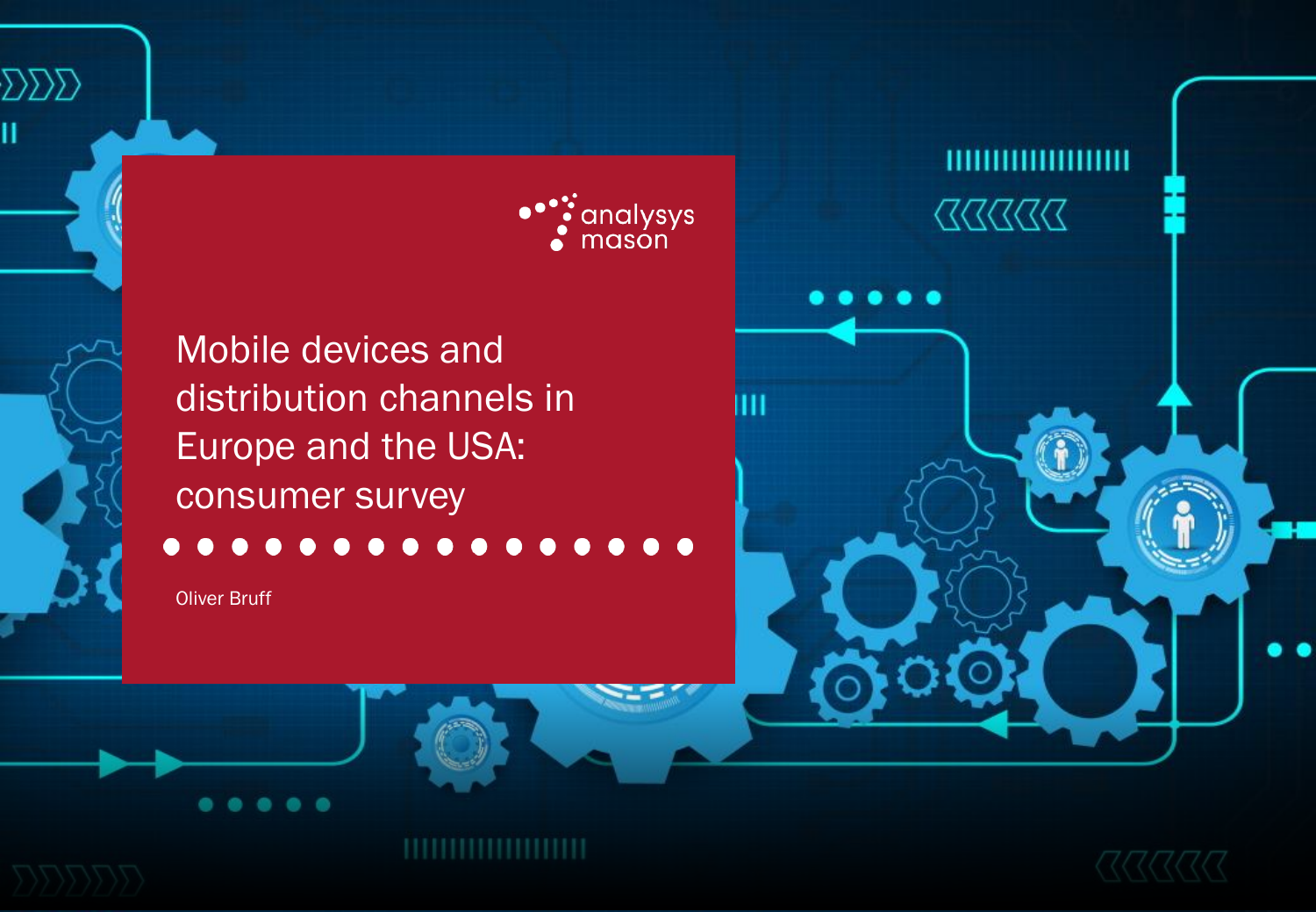# About this report

This report provides an analysis of the trends in device adoption GHAM GEOGRAPHICAL COVERAGE among smartphone users in Europe and the USA. It uses consumer survey data to assess the distribution channels, spend and replacement cycles for handsets.

The survey was conducted in association with Dynata between August and September 2021. The survey groups were chosen to be representative of the mobile-internet-using population in Europe and the USA. We set quotas on age, gender and geographical spread to that effect. There were at least 1000 respondents per country (2000 in the USA).





- How long are consumers keeping their smartphones for and how is this changing over time?
- How well do operators perform as smartphone sales channels and how important are digital sales channels?
- Which smartphone vendors are succeeding in each country and how is this changing over time?
- How does consumers' demand for mobile services affect operators' ability to upgrade them to 5G handsets?

- Operator-based strategy executives and marketing managers who are interested in understanding consumer market trends, the role of operators as smartphone distribution channels and the impact of differing approaches to pricing in the market.
- Equipment/device manufacturers and software providers that want to identify end-user trends in device usage and help their operator customers to improve their ability to address market opportunities.
- Telecoms operators that are searching for new revenue sources and/or are interested in partnering with smart device producers or in launching their own smart device propositions.

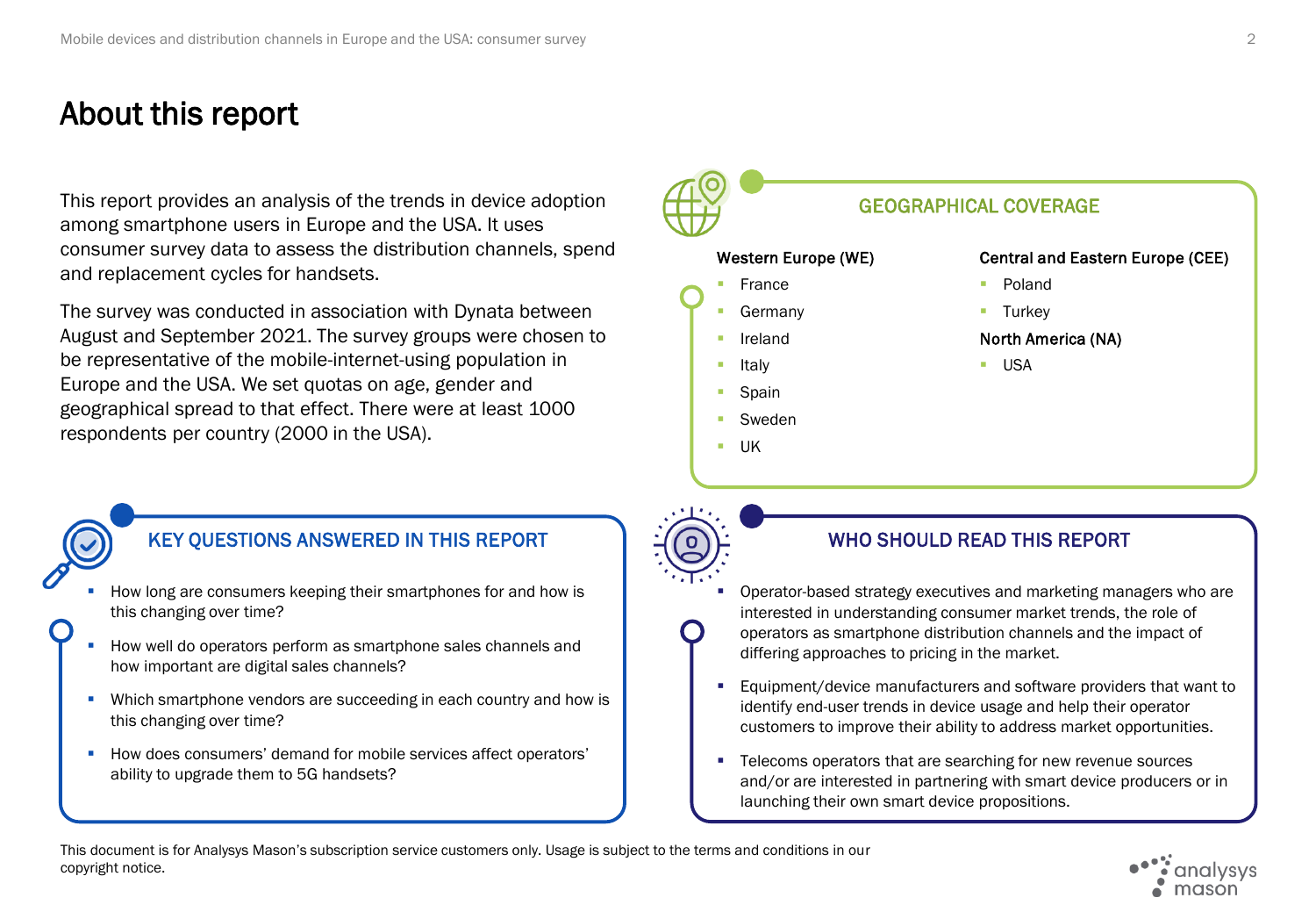## Executive summary

## The average device lifetime in Europe is increasing and Chinese vendors' market share is growing.

Average handset lifetime increased year-on-year in every country surveyed. Further increases in the handset lifetime will lead to a slowdown in the growth of handset sales in Europe and the USA, where market saturation means that handset sales are driven by handset replacements, instead of first-time purchases.

Apple and Samsung remain the dominant handset brands in Europe and the USA, but budget Chinese brands, particularly Xiaomi, are finding success in low-income countries where there is limited fixed–mobile convergence (FMC).

## Operators dominate smartphone sales in the USA and have a strong position in the markets in Ireland and the UK.

Just under half of all handsets purchased in Europe and the USA in 2021 were bought through operator-owned distribution channels. However, there was significant variation between countries. Operators tended to have a higher share of total handset sales in markets where there is limited FMC.

A greater share of 5G handsets were purchased through operatorowned distribution channels than handsets of previous generations, but pre-5G handsets continued to dominate new smartphone sales in all countries outside of the USA.







## Figure 2: Handset sales channels by country, Europe and the USA, 2021<sup>1</sup>

<sup>1</sup> Please refer to the methodology and panel information section for the sample size and relevant survey questions.

mason

 $2$  An explanation of how we calculated the handset lifetime is provided in the appendix.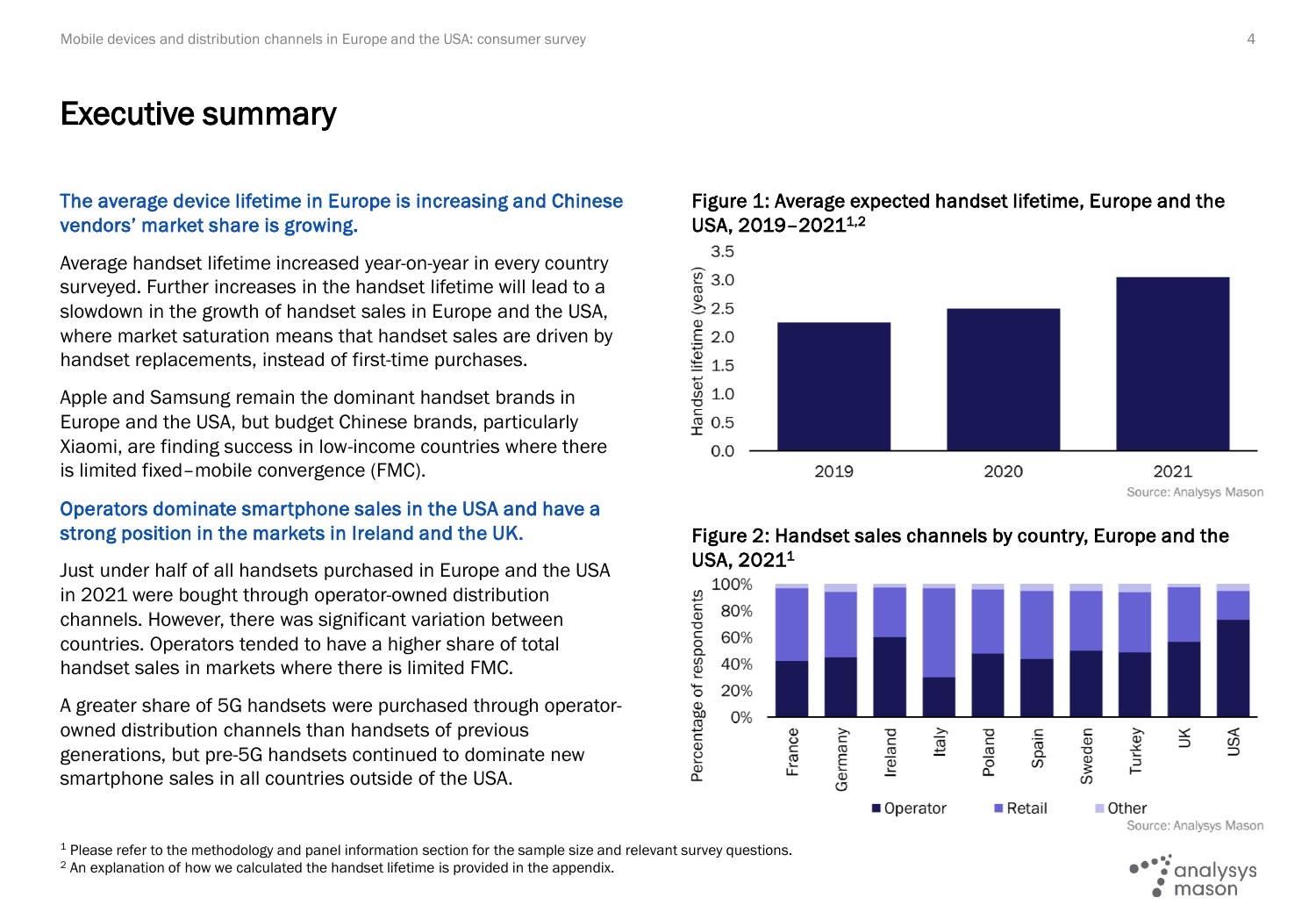**Contents** Executive summary

Analysis

Appendix

Methodology and panel information

About the author and Analysys Mason

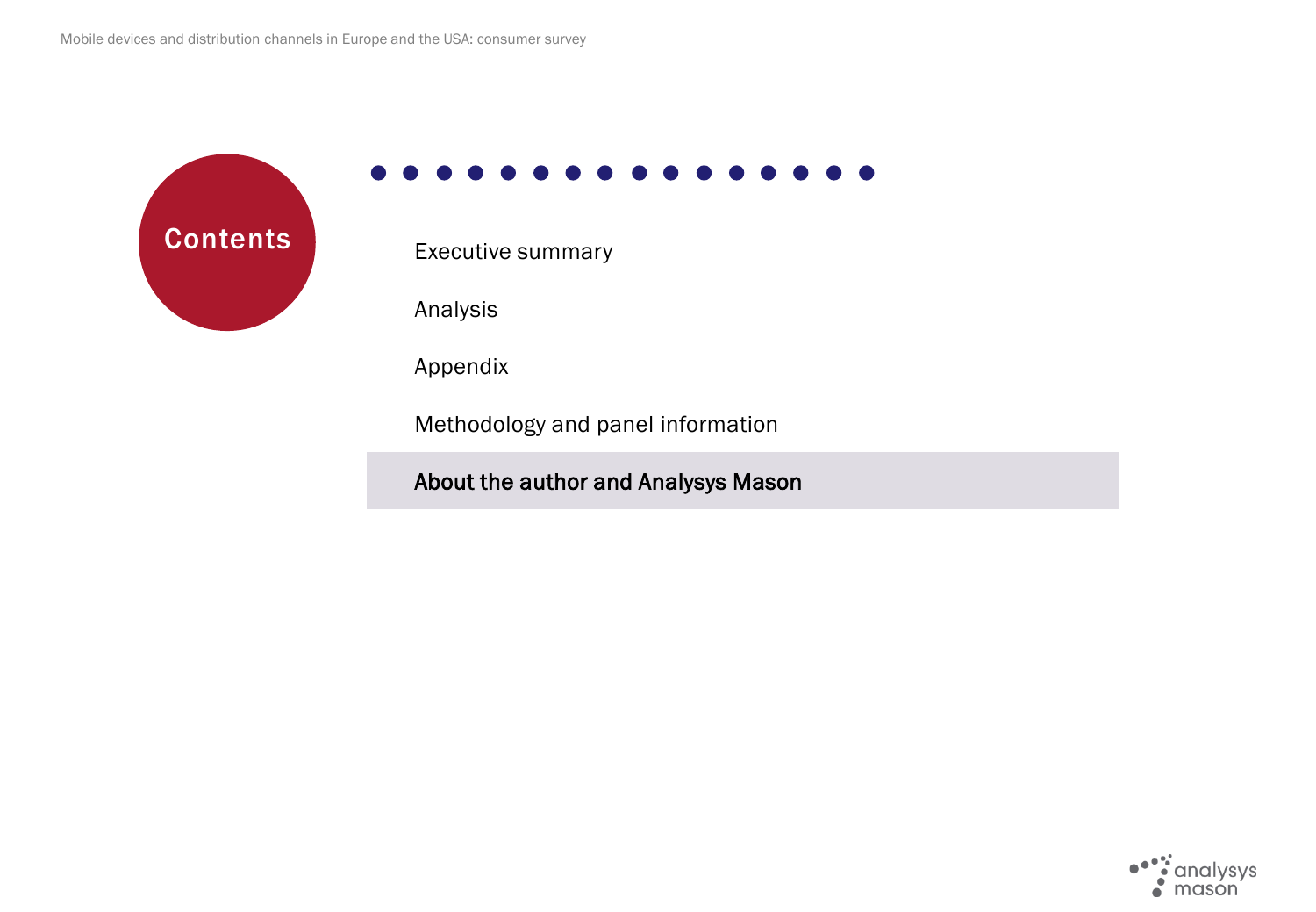# About the author



Oliver Bruff (Research Analyst) is a Research Analyst based in Analysys Mason's London office. He holds a BSc with honours in economic history with economics from the London School of Economics and Political Science, where he also worked as a research assistant.

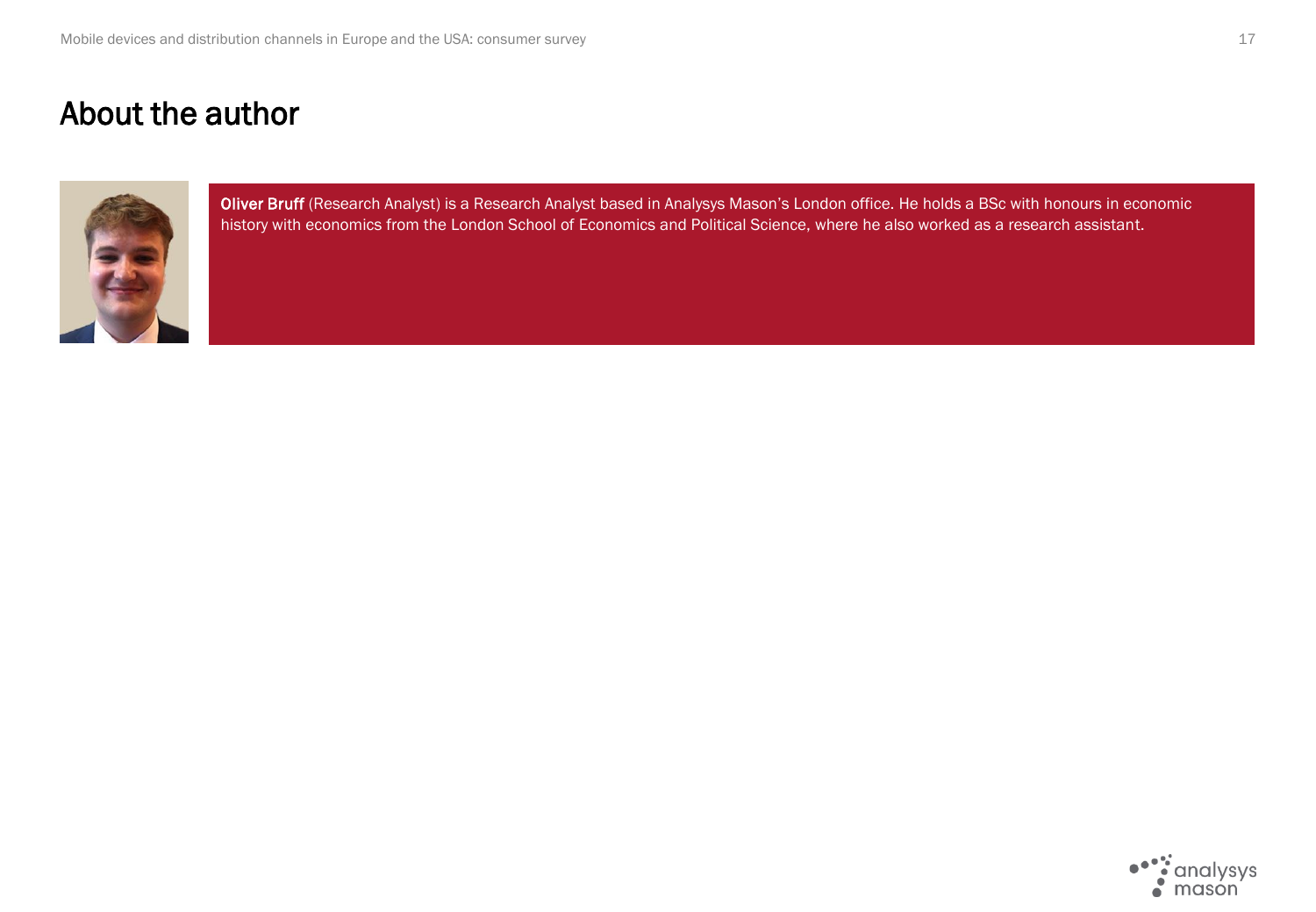# We are experts in the telecoms, media and technology sector





ullil

### **Transaction support**

Commercial due diligence and market review Technical due diligence

Post-merger integration

Periodical business monitoring and loan technical advisory

Opportunity scouting and pre-deal support



analysysmason.com/what-we-do



**Regulation and policy** 

Network and platform Public sector broadband intervention Accelerating digital transformation of society Price controls and cost modelling Regulatory accounting Regulatory benchmarking and analysis Spectrum management and policy Expert witness and litigation support Postal regulation and policy



DataHub and Regional Markets **Consumer Services** Operator Business Services and IoT Applications SMB IT Channels and Forecasts Cloud **Networks** 



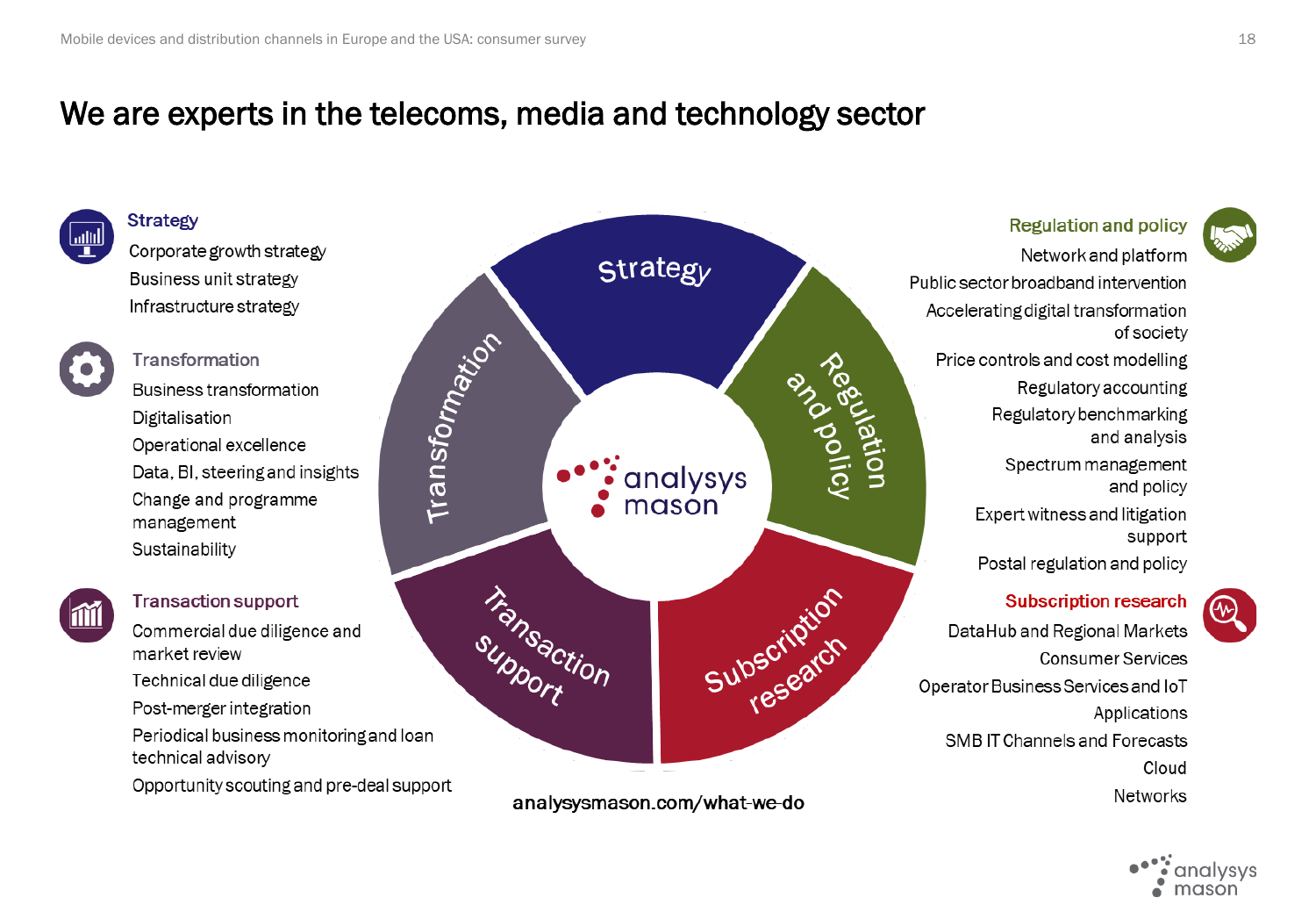# Our research programmes



### **Consumer Services programmes**

**Fixed Broadband Services Mobile Services** Fixed-Mobile Convergence **Smart Devices Future Comms** Video, Gaming and Entertainment **Digital Services** 



#### Networks programmes

Next-Generation Wireless Networks Wireless Infrastructure Strategies Fibre Infrastructure Strategies Operator Investment Strategies



Applications programmes Network Automation and Orchestration **Customer Engagement Monetisation Platforms** Digital Experience Automated Assurance Service Design and Orchestration Software Forecast and Strategy Telecoms Software Market Shares



### **Cloud programmes**

Cloud Infrastructure Strategies Data, AI and Development Platforms Edge and Media Platforms



analysysmason.com/what-we-do/practices/research

**Operator Business Services and** loT programmes

> Large Enterprise Strategies **SME Strategies** IoT and M2M Services **Private Networks**

**SMB IT Channels and** Forecasts programmes **Cyber Security** 

**Regional Markets programmes** Global Telecoms Data Americas Asia-Pacific Middle East and Africa European Core Forecasts European Telecoms Market Matrix European Country Reports

~2800 forecast and 280+ historical metrics Regional results and worldwide totals Operator historical data



DataHub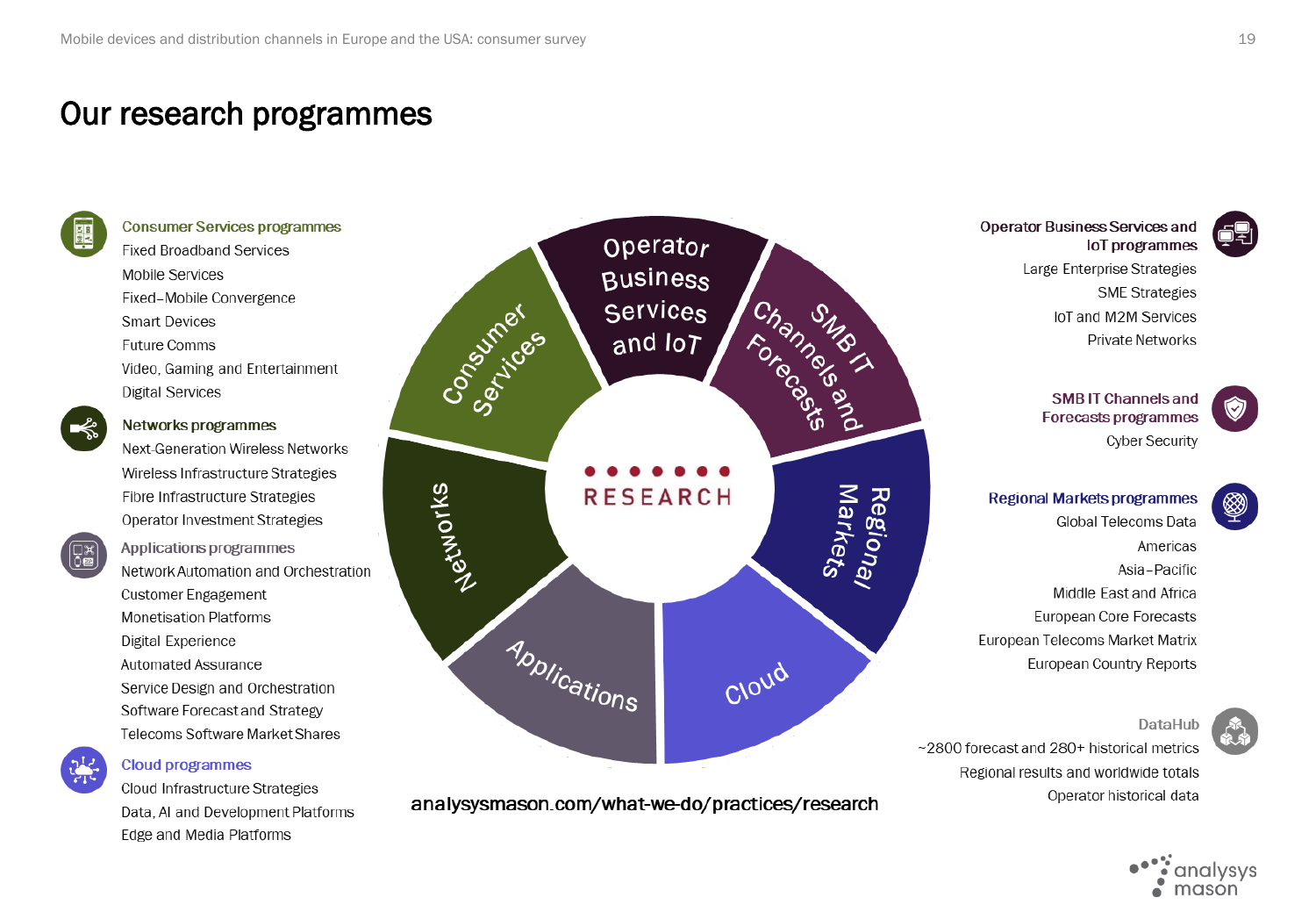# Our areas of expertise



**Strategy** Corporate growth strategy

Business unit strategy Infrastructure strategy



**Regulation and policy** Network and platform Public sector broadband intervention

Accelerating digital transformation of society

Price controls and cost modelling

Regulatory accounting

Regulatory benchmarking and analysis

Spectrum management and policy Expert witness and litigation support Postal regulation and policy



analysysmason.com/what-we-do/practices

**Transaction support** 

Commercial due diligence and market review Technical due diligence Post-merger integration Periodical business monitoring and loan technical advisory Opportunity scouting and pre-deal support

**Transformation** Business transformation Digitalisation Operational excellence Data, BI, steering and insights Change and programme management Sustainability